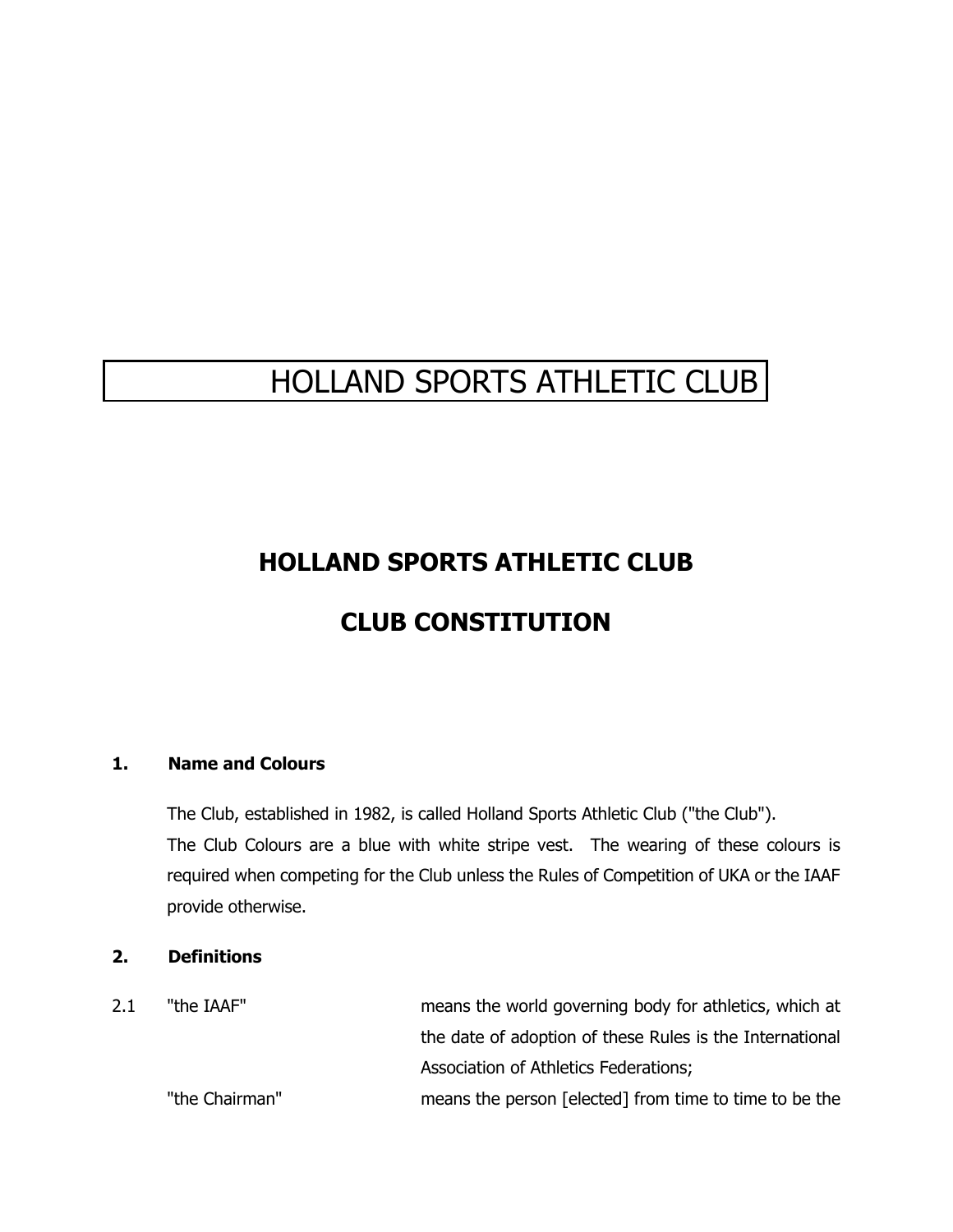|                            | chairman of the Club in accordance with Rule 9;           |
|----------------------------|-----------------------------------------------------------|
| "the Club Secretary"       | means the person [elected] from time to time to be the    |
|                            | club secretary of the Club in accordance with Rule 9;     |
| "the Honorary Treasurer"   | means the person [elected] from time to time to be the    |
|                            | honorary treasurer of the Club in accordance with Rule    |
|                            | 9;                                                        |
| The Officers               | Membership Secretary, Team Manager, Coaches, Reps,        |
|                            | Website Manager, Minutes Secretary [NB: there is          |
|                            | only a need to define "Officers" if that term is          |
|                            | used in the Club's Rules]                                 |
| "the Management Committee" | means the committee appointed under Rule 9 to             |
|                            | manage the Club;                                          |
| "the Members"              | means the members of the Club admitted from time to       |
|                            | time to membership of the Club in accordance with Rule    |
|                            | 5;                                                        |
| "National Association"     | the Home Country Athletics Association to which the       |
|                            | Club is from time to time affiliated which at the date of |
|                            | adoption of these Rules is the South of England Athletics |
|                            | Association;                                              |
| "the UKA"                  | means the UK Athletics Limited which is the governing     |
|                            | body of athletics within the United Kingdom of Athletics  |
|                            | House, Central Boulevard, Blythe Valley Park, Solihull    |
|                            | B90 8AJ;                                                  |

2.2 Words denoting the singular number include the plural number and vice versa; words denoting the masculine gender include the feminine gender; [and words denoting persons include bodies corporate (however incorporated) and unincorporated, including unincorporated associations of persons and partnerships].

# **3. Objects**

The objects of the Club are:

[(a) principally to provide facilities for athletics and generally to promote, encourage and facilitate athletics in the area of Holland/Oxted amongst the community];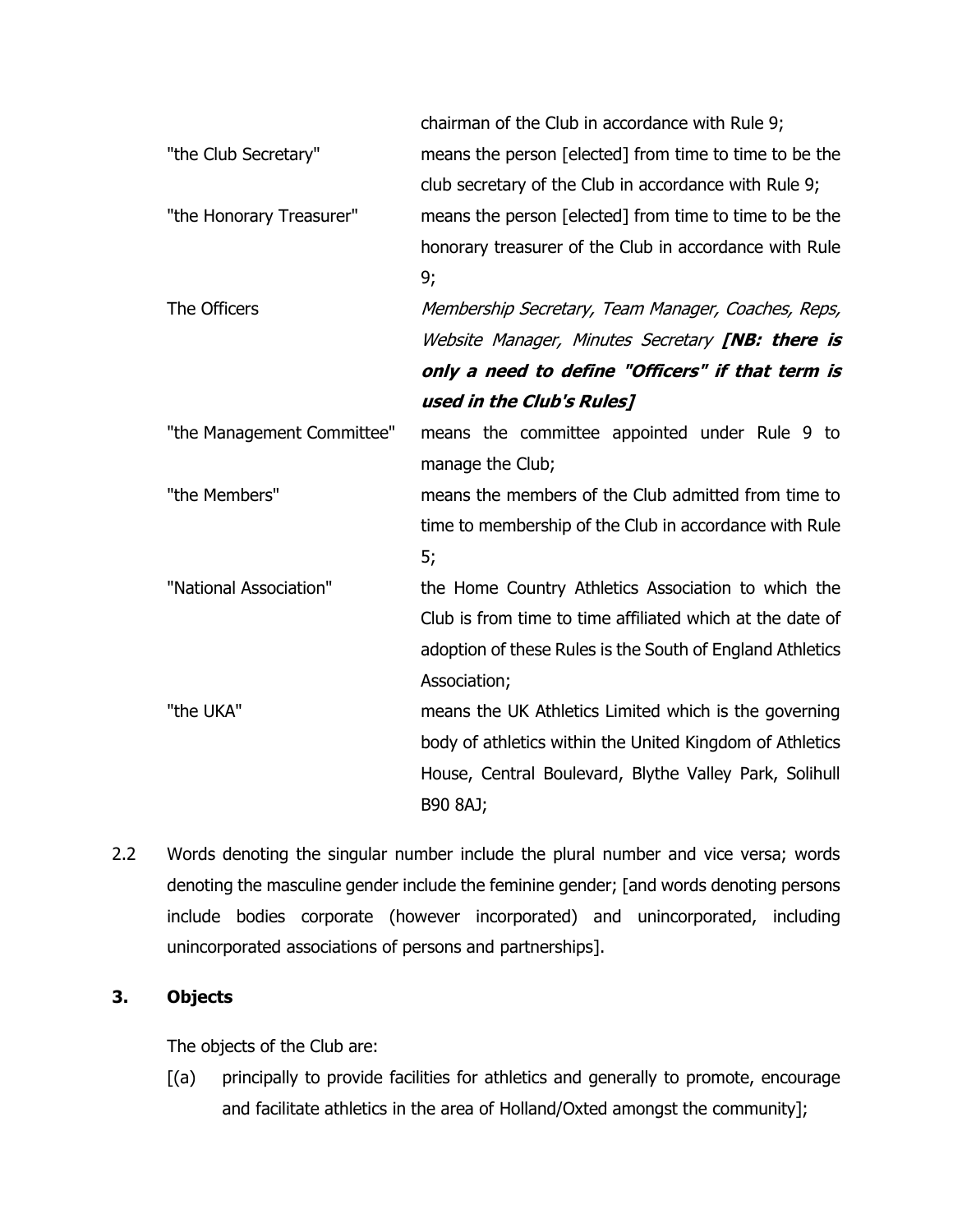- (b) to provide and maintain Club premises at **King Edward Playing Field Mill Lane Oxted Surrey RH8 9DG** and club-owned equipment for the use of its Members;
- (c) to provide other ordinary benefits of an amateur sports club as set out in Schedule 18 of the Finance Act 2002 including without limitation [provision of suitably qualified coaches, coaching courses, insurance, medical treatment, post-match refreshments];
- (d) to obtain funding for the activities of the Club by collecting entrance fees, membership subscriptions, by obtaining sponsorship and other available funding;
- (e) to affiliate to UKA and the National Association;
- (f) to comply with and uphold the Rules and Regulations of the National Associate, UKA and the IAAF as amended from time to time and the rules and regulations of any body to which UKA is affiliated;
- (g) to make rules, regulations, bye-laws and standing orders concerning the operation of the Club including, without limitation, regulations concerning disciplinary procedures that may be taken against the Members;
- (h) to discipline the Members where permitted by its rules/regulations and to refer its Members to be disciplined by UKA or the National Association (as appropriate) where so required by the Rules and Regulations of UKA or the National Associate (as the case may be); and
- (i) to do all such other things as the Management Committee thinks fit to further the interests of the Club or to be incidental or conducive to the attainment of all or any of the objects stated in this Rule 3.

# **4. Application of Surplus Funds**

- 4.1 The Club is a non-profit-distributing organisation. All surpluses will be used to maintain or improve the Club's facilities and in furtherance of the Club's objects. No surplus will be distributed other than to another community amateur sports club for athletics, or to a charitable organisation, on winding-up or dissolution of the Club.
- 4.2 Nothing in Clause 4.1 shall prevent the Club from entering an agreement with a Member for his employment by the Club, provided that such arrangements are approved by the Management Committee (without the Member being present) and are agreed with the Member on an arm's length basis. [If a Member is to be employed by the Club and the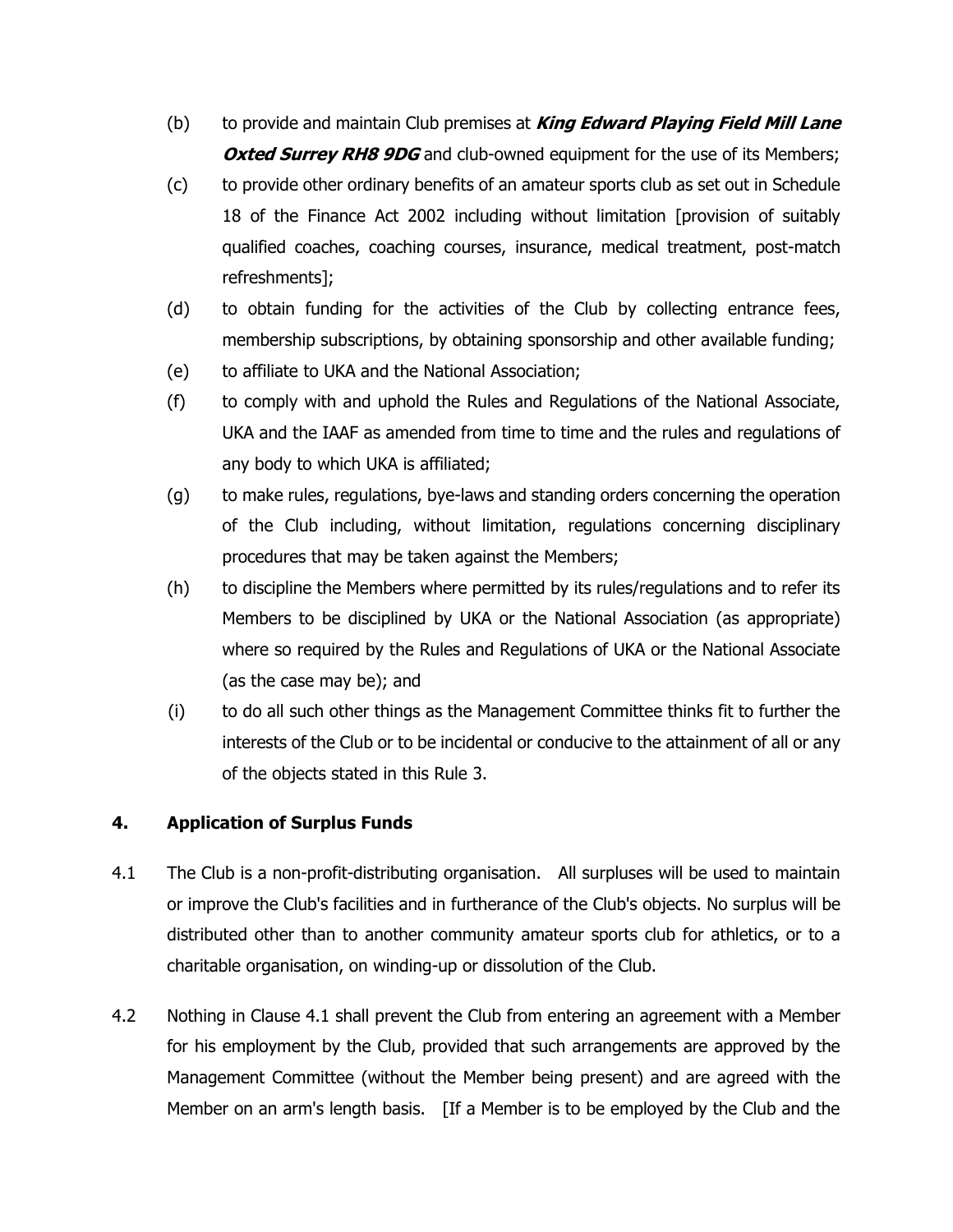person concerned is also a member of the Management Committee or a Trustee, any remuneration, salary, fees or benefit in money or money's worth paid to such Member (or someone connected to him) by the Club for discharging his duties as such must:

- (i) be fixed having regard to the current remuneration of officers in comparable posts;
- (ii) not exceed the general market rate for officers providing comparable services; and
- (iii) not to any extent be determined by or conditional upon the profits or losses derived from some or all of the activities of the Club or by reference to the level of the Club's gross income from some or all of its activities.

Nothing herein shall prevent the Club from entering an agreement with a Member for the supply by him to the Club of goods or services, nor prevent any payment in good faith by the Club:

- (a) of interest on money lent by a Member or its officers at a commercial rate of interest;
- (b) to any officer, committee or sub-committee member of reasonable and proper out-of-pocket expenses;
- (c) of reasonable and proper rent for premises demised or let by any Member or by any officer; or
- (d) of any premium in respect of the purchase and maintenance of indemnity insurance in respect of liability for any act or default of the officers (or any of them) in relation to the Club.
- 4.3 No Member shall be paid a salary, bonus fee or other remuneration for competing for the Club.

#### **5. Membership**

# 5.1 Eligibility for membership

5.1.1 Persons of either sex are eligible for senior membership of the Club [provided they are at least 18 years old]. No person shall be denied membership of the Club on the grounds of race, ethnic origin, creed, colour, age, disability, sex, occupation, sexual orientation,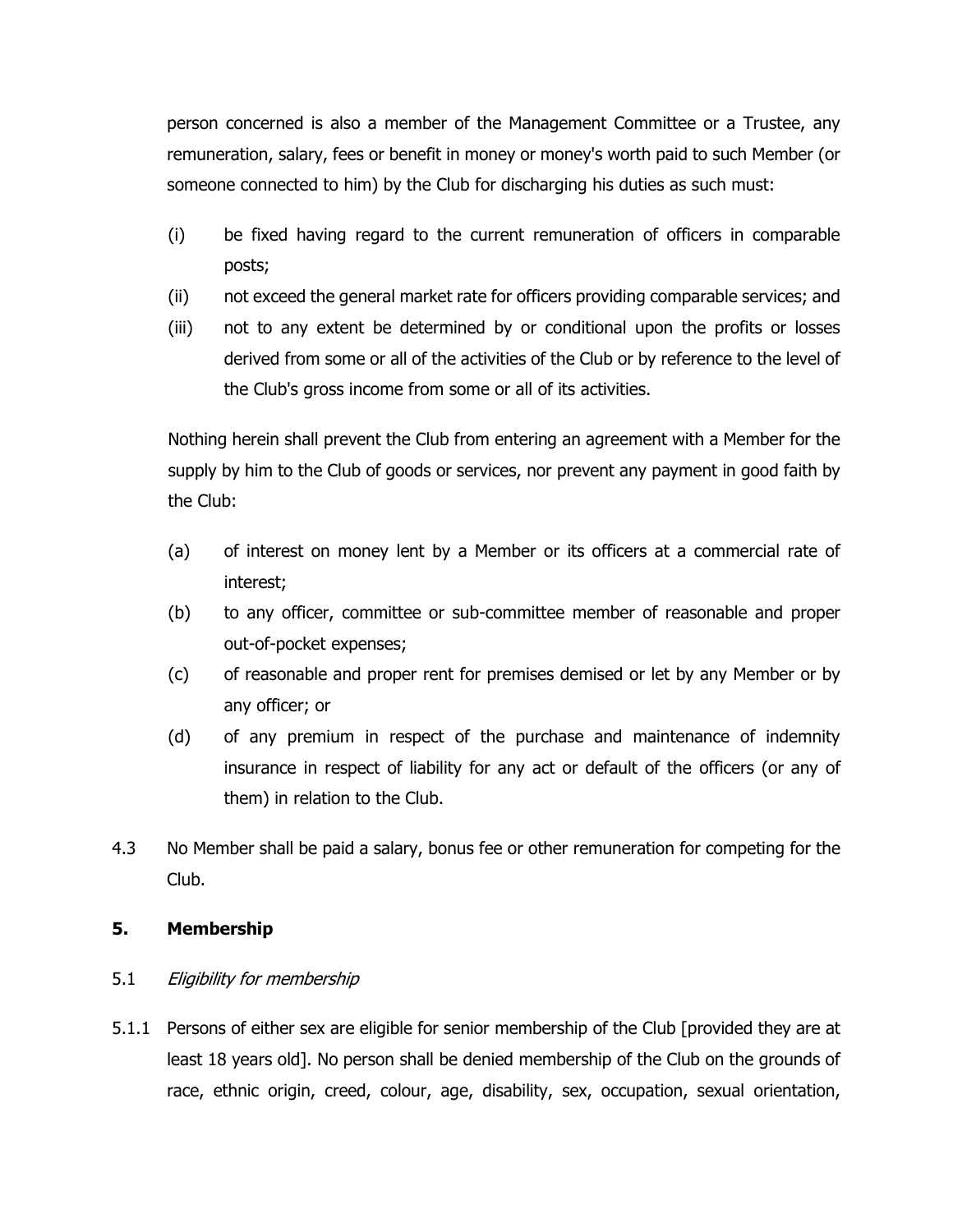religion, political or other beliefs.

- 5.1.2 Persons between the ages of 8 years and below 18 years on 1st April may be elected as Junior Members without the right to hold office or vote at general meetings.
- 5.1.3 [The number of Senior Members is unlimited.] [The number of Junior Members is limited to a number set per year according to the number of qualified coaches)
- 5.1.4 A Pre-Junior membership category covering the ages of 4 years to 7 years inclusive on  $1<sup>st</sup>$ April will be accommodated, with no rights to hold office or vote in general meetings.

# 5.2 Admission of Members

Any person who wishes to become a Member must submit an application in such form as the Management Committee shall decide. Every candidate for membership shall be considered by the Management Committee, which shall admit that candidate to membership of the Club unless to do so would be contrary to the best interests of the sport or the good conduct and interests of the Club. [A person shall not be entitled to any privileges of the Club until two days have passed since his application for membership was submitted, whether or not he is admitted as a Member before those two days have lapsed]

#### 5.3 Classes of Members

There shall be the following classes of members for the Club:

Full Member Family Member Junior Member Pre-Junior Member

All Members shall be entitled to receive notice of, attend and vote at general meetings. The annual general meeting will be in February each year

All Members shall be subject to these Rules and the regulations of the Club and respect the Rules for Competition as set from time to time by the IAAF.

5.4 Subscriptions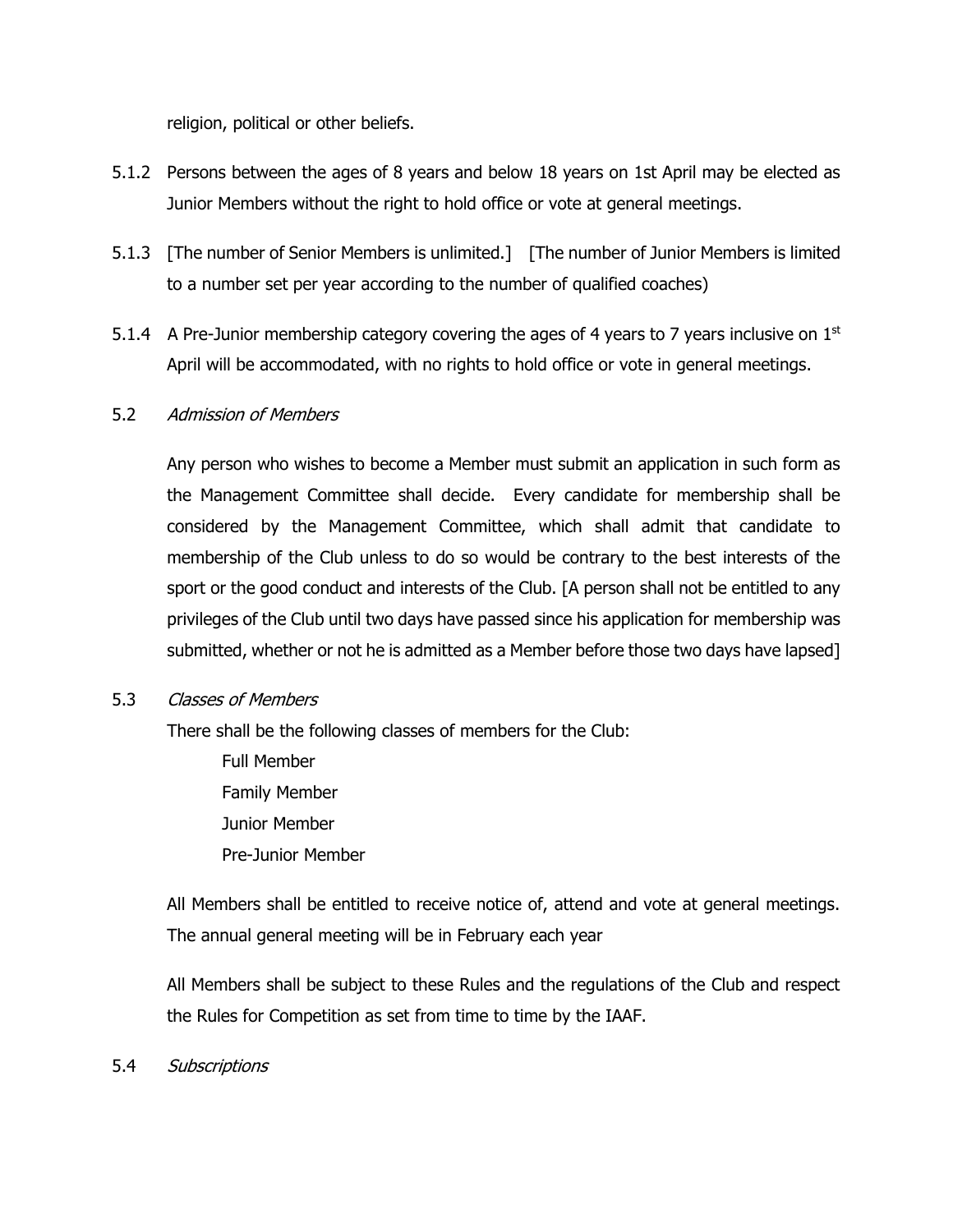- 5.4.1 The entrance fee and annual subscription for each type of Member shall be determined from time to time by the Management Committee provided that the Management Committee shall ensure that the fees set by it do not preclude open membership of the Club.
- 5.4.2 The Members shall pay any entrance fee and annual subscription fees set by the Management Committee from time to time.
- 5.4.3 No candidate who has been elected a Member shall be entitled to the privileges of membership until he has paid the entrance fee (if any) and his first annual subscription.
- 5.4.4 Any Member whose entrance fee or subscription is not paid by such date as the Management Committee shall decide each year(one month) in arrears shall be deemed to have resigned his membership of the Club.
- 5.4.5 The Club shall be required to register those members as defined by the National Association, for competition purposes, as being "*active members*".

#### **6. Resignation**

- 6.1 A Member may withdraw from membership of the Club on **(three weeks)** clear notice to the Club. Membership shall not be transferable in any event and shall cease immediately on death or dissolution or on the failure of the Member to comply or to continue to comply with any condition of membership set out in these Rules.
- 6.2 In line with the rules of the sport the club will only accept a resignation when satisfied that the member has cleared any debt owed to the club.
- 6.3 The member intending to resign should ensure that they comply with the Eligibility process of the sport in the event that they wish to join another affiliated Athletics Club.

# **7. Expulsion**

- 7.1 The Management Committee shall have power to expel a Member when, in its opinion, it would not be in the interests of the sport or of the Club for him to remain a Member.
- 7.2 A Member shall not be expelled unless he is given (21) days' written notice of the meeting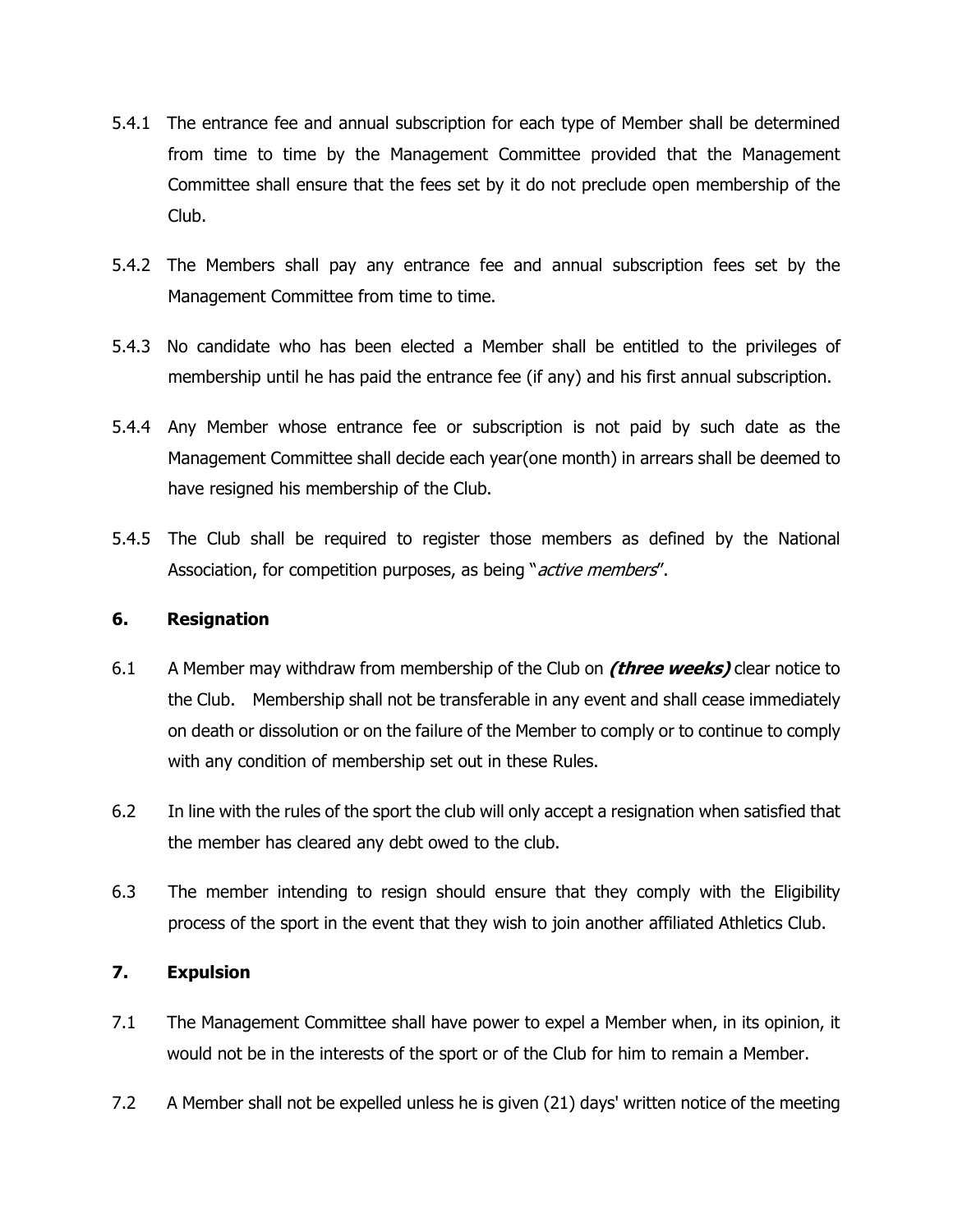of the Management Committee at which his expulsion shall be considered and written details of the complaint made against him.

- 7.3 The Member shall be given an opportunity to make written representations and/or to appear before the Management Committee and at any such meeting to be accompanied by a representative or friend, who may answer complaints made against the Member and to cross-examine any witnesses on behalf of the Member. The Member must not be expelled unless at least two-thirds of the Management Committee then present vote in favour of his expulsion.
- 7.4 The Management Committee may exclude the Member from the Club's premises until the meeting considering his expulsion has been held. For the avoidance of doubt, the Member shall be entitled to attend that meeting for the purpose of making his representations.

# **8. Effect of Resignation or Expulsion**

Any person ceasing to be a Member forfeits all rights in relation to and claims upon the Club, its property and its funds and he has no right to the return of any part of his subscription. [The Management Committee may refund an appropriate part of a resigning Member's subscription if it considers it appropriate taking account of all the circumstances.]

# **9. The Management Committee**

- 9.1 The Club shall be managed by a Management Committee consisting of:
	- (a) [the Chairman;]
	- (b) [the Club Secretary;]
	- (c) [the Club Treasurer;]
	- (d) (the Membership Secretary)
	- (e) no more than **one** other Member elected annually at the annual general meeting.
- 9.2 The Management Committee shall decide in its discretion how Members may be nominated to be members of the Management Committee and shall notify the Members accordingly.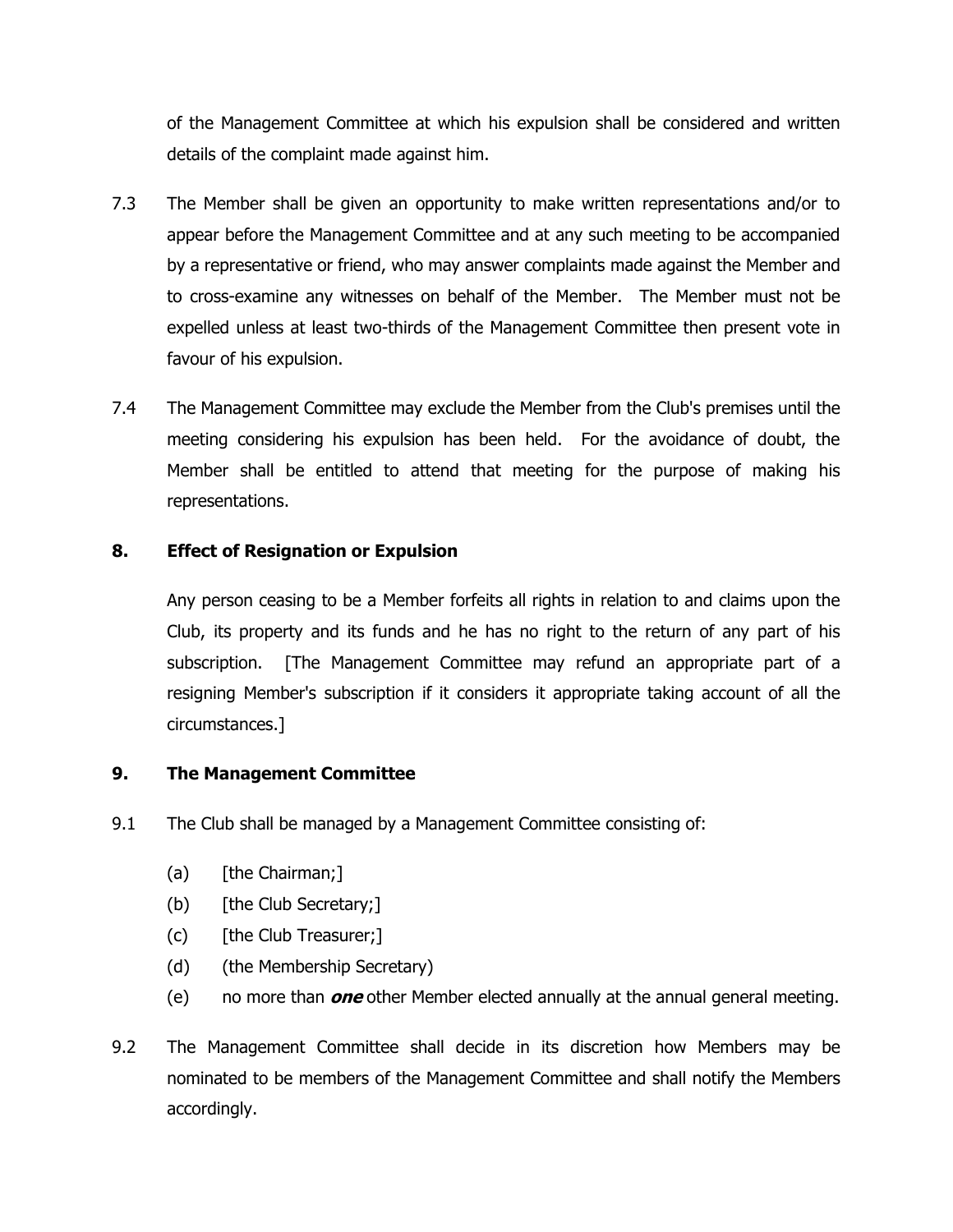- 9.3 Any person nominated as a member of the Management Committee must be a Full Member For one year before standing
- 9.4 If there is only one candidate nominated to fill any particular vacancy, that candidate shall be declared elected unopposed for that particular vacancy at the next annual general meeting. If there is more than one candidate for any particular vacancy there shall be an election at the annual general meeting for that position. In the event of a tie, the candidate to be elected shall (unless the candidates otherwise agree) be determined by lot.
- 9.5 The Management Committee shall be elected at the annual general meeting in each year, and subject to termination of office by resignation, removal or otherwise, the Members remain in office until they or their successors are re-elected or elected (as the case may be) at the annual general meeting following their re-election or election (as the case may be).
- 9.6<sup>\*</sup> In addition to the members elected [or appointed] in accordance with this Rule 9, the Management Committee may co-opt up to **three** further Members who shall serve until the next annual general meeting. Co-opted members shall be entitled to vote at the meetings of the Management Committee.]
- 9.7<sup>\*</sup> The Management Committee may appoint any Member to fill any casual vacancy on the Management Committee until the next annual general meeting when that person shall retire but shall be eligible for re-election
- 9.8 Retiring members of the Management Committee may be re-elected.
- 9.9 A member of the Management Committee shall be deemed to have vacated office if;
	- (a) becomes bankrupt or makes any arrangement or composition with his creditors generally; or
	- (b) he is, or may be, suffering from stress determined by a doctor; or
	- (c) he resigns his office by notice to the Club; or
	- (d) he shall without sufficient reason for more than four consecutive meetings of the Management Committee have been absent without permission of the Management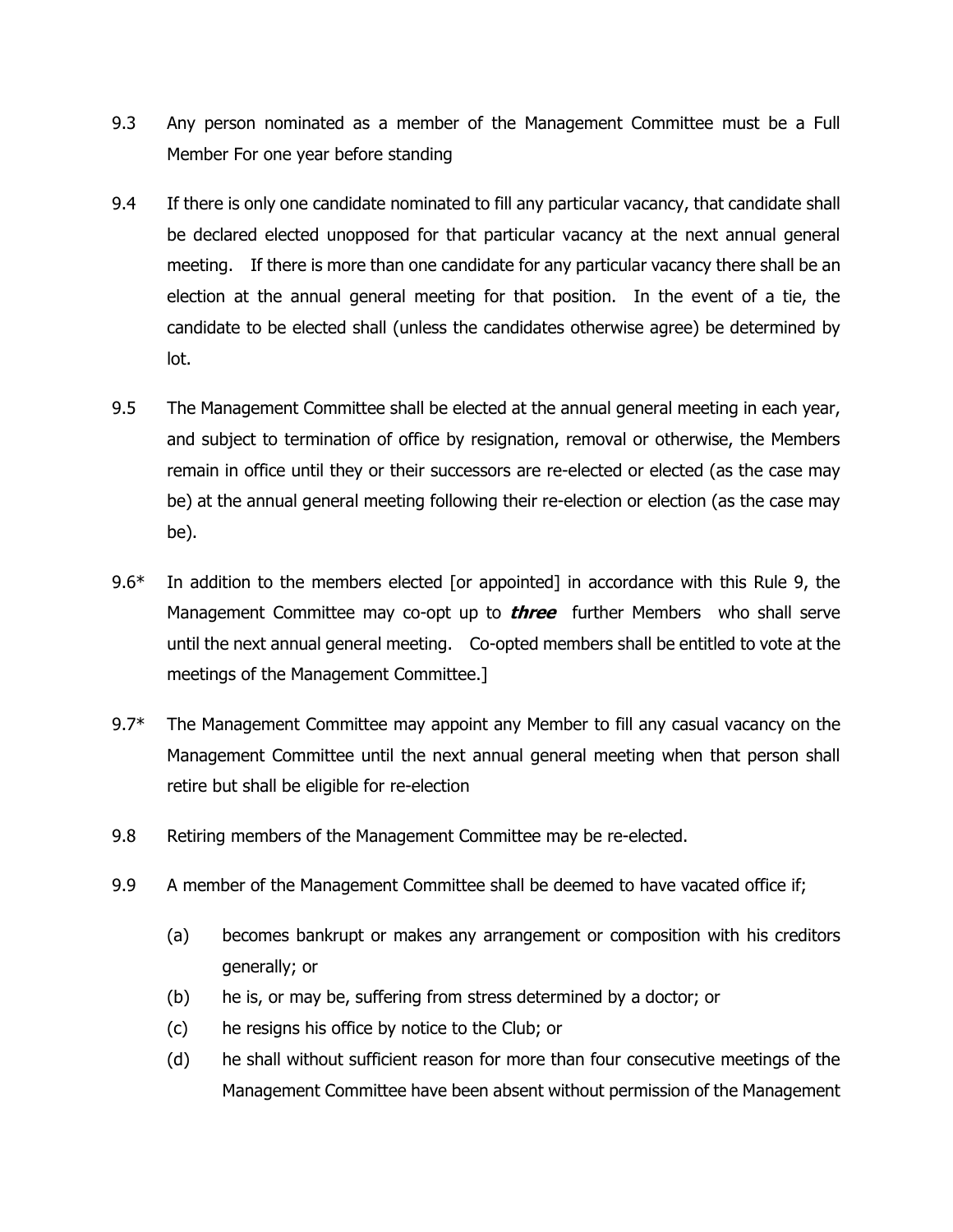Committee and the Management Committee resolves that his office be vacated; or

- (e) he is suspended from holding office or from taking part in any activity relating to the administration or management of the Club by a decision of the Constituent Body; or
- (f) he is requested to resign by [all] the other Management Committee members acting together.

#### **10. Proceedings of the Management Committee**

- 10.1 Management Committee meetings shall be held as often as the Management Committee thinks fit provided that there shall not be less than **five** meetings each year. The quorum for such meetings shall be **four**. The Chairman and the Club Secretary shall have discretion to call emergency meetings of the Management Committee if they consider it to be in the interests of the Club. The Club Secretary shall give all the members of the Management Committee not less than **fourteen** days' notice of a meeting.
- 10.2 The Chairman or Club Secretary shall be the chairman of the Management Committee Unless he is unwilling to do so, the Chairman shall preside at every meeting of the Management Committee at which he is present. But if there is no person holding that office, or if the Chairman is unwilling to preside or is not present within five minutes after the time appointed for the meeting, the Club Secretary shall preside. If there is no Club Secretary or if he is unwilling to preside, of if he is not present within five minutes after the time appointed for the meeting, the members of the Management Committee present may appoint one of their number to be chairman of the meeting.
- 10.3 Decisions of the Management Committee shall be made by a simple majority and in the event of an equality of votes the Chairman (or the acting chairman of that meeting) shall have a casting or additional vote.
- 10.4 The Management Committee may from time to time appoint from among its number such sub-committees as it considers necessary and may delegate to them such of the powers and duties of the Management Committee as the Management Committee may determine. All sub-committees shall periodically report their proceedings to the Management Committee and shall conduct their business in accordance with the directions of the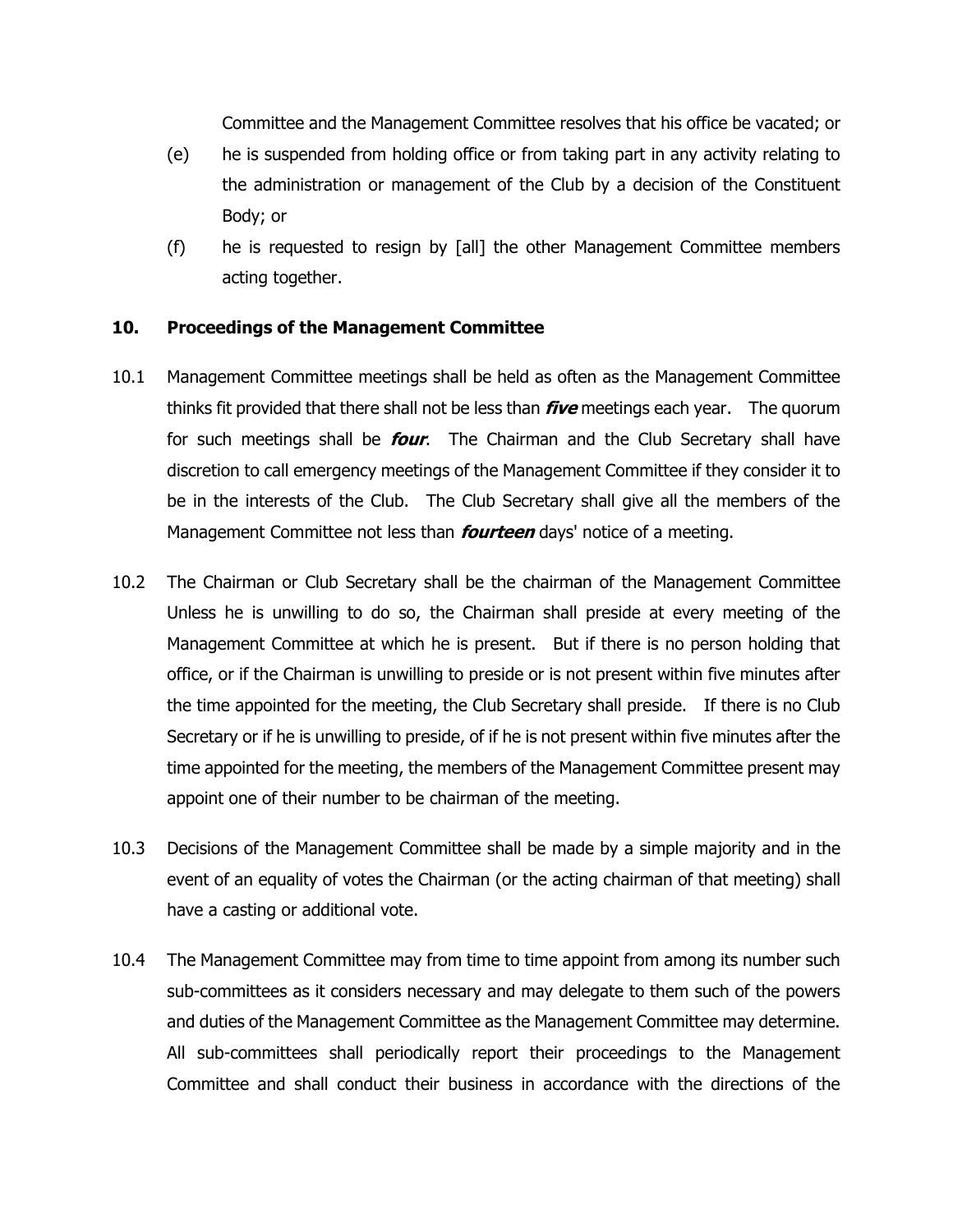Management Committee.

- 10.5 The Management Committee shall be responsible for the management of the Club and shall have the sole right of appointing and determining the terms and conditions of service of employees of the Club. The Management Committee shall have power to enter into contracts for the purposes of the Club on behalf of all the Members
- 10.6 All property of the Club including land and investments, shall be held by the Holland Sports & Social Trustees for the time being, in their own names so far as necessary and practicable, for the use and benefit of the Club. On the death, resignation or removal from office of a Trustee, the Management Committee shall take steps to procure the appointment by the Club in general meeting of a new Trustee in his place; and shall as soon as possible thereafter take lawful and practicable steps to procure the vesting of all Club property into names of the Trustees as constituted after the said appointment. The Trustees shall in all respects act, in regard to any property of the Club held by them, in accordance with the directions of the Management Committee; and shall have power to sell, lease, mortgage or pledge any Club property for the purpose of raising or borrowing money for the benefit of the Club in compliance with the Management Committee's directions. But no purchaser, lessee or mortgagee shall be concerned to enquire whether any such direction has been given.
- 10.8 [The members of the Management Committee shall be entitled to an indemnity out of the assets of the Club for all expenses and other liabilities properly incurred by them in the management of the affairs of the Club.]
- [10.9 Any member of the Management Committee may participate in a meeting of the Management Committee by way of video conferencing or conference telephone or similar equipment which allows every person participating to hear and speak to one another throughout such meeting. A person so participating shall be deemed to be present in person at the meeting and shall accordingly be counted in the quorum and be entitled to vote. Such a meeting shall be deemed to take place where the largest group of those participating is assembled or, if there is no such group, where the chairman of the meeting is.]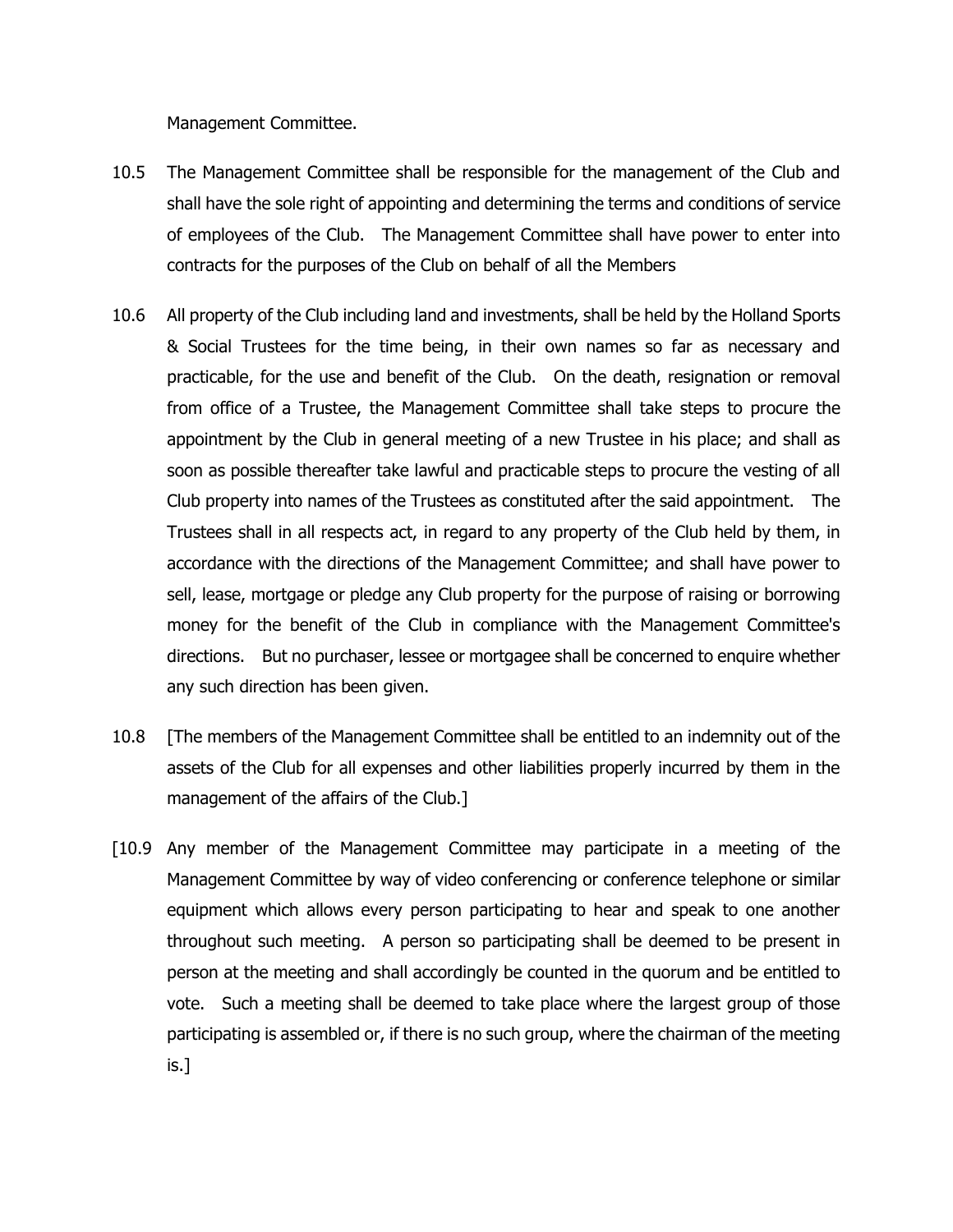# **11. Annual general meeting**

- 11.1 The annual general meeting of the Club shall be held at such time as the Management Committee shall decide each year to transact the following business:
	- (a) to receive the Chairmans report of the activities of the Club during the previous year;
	- (b) to receive and consider the accounts of the Club for the previous year, [the auditor's report on the accounts and] the Club Treasurer's report as to the financial position of the Club;
	- (c) [to remove and elect the auditor or confirm that he remain in office];
	- (d) [to elect the [Officers and other] members of the Management Committee];
	- (e) to decide on any resolution which may be duly submitted in accordance with Rule 11.2 below; and
	- (f) to deal with any special matters which the Management Committee desires to bring before the membership.
- 11.2 Notice of any resolution proposed to be moved at the annual general meeting shall be given in writing to the Club Secretary not less than [28] days before the meeting.
- [11.3 No period greater than fifteen months shall elapse between one annual general meeting and the next.]

# **12. Extraordinary general meetings**

An extraordinary general meeting may be called at any time by the Management Committee and shall be called within [21] days of receipt by the Club Secretary of a requisition in writing signed by not less than [**two**] Members stating the purposes for which the meeting is required and the resolutions proposed.

# **13. Procedures at the annual and extraordinary general meetings**

13.1 The club Secretary shall send to each Member at his last known email address written notice of the date of the general meeting together with the resolutions to be proposed at least [21] days before the meeting.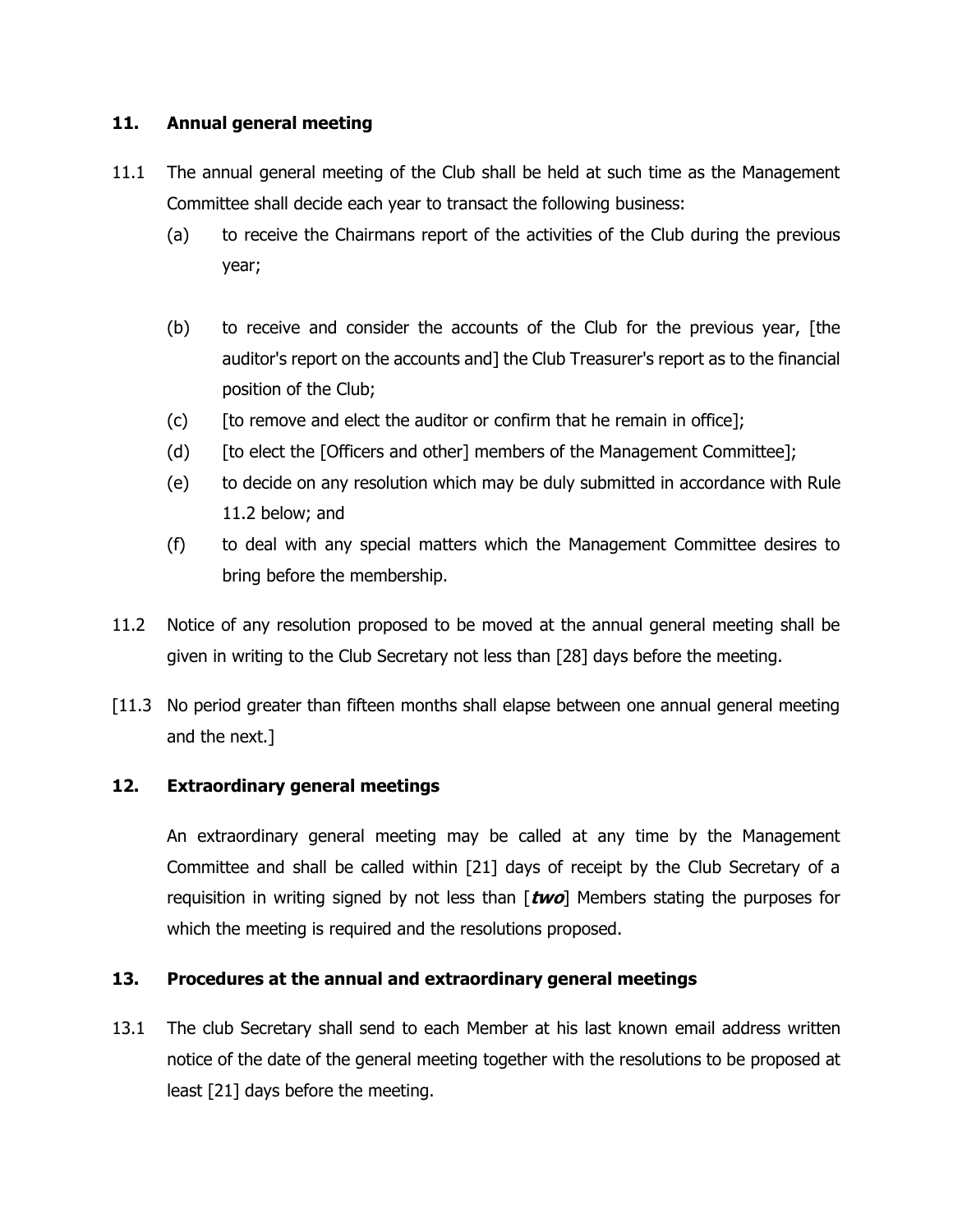- 13.2 The quorum for the annual and extraordinary general meetings shall be **eight** Members
- 13.3 The Chairman shall preside at all meetings of the Club but if he is not present within [15] minutes after the time appointed for the meeting or has signified his inability to be present at the meeting, the Members present [and entitled to vote] may choose one of the other members of the Management Committee present to preside and if no other member of the Management Committee is present or willing to preside the Members present [and entitled to vote] may choose one of their number to be chairman of the meeting.
- 13.4 Each Member present shall have one vote and resolutions shall be passed by a simple majority of those Members present and voting. [In the event of an equality of votes the chairman of the meeting shall have a casting or additional vote.]
- 13.5 The Minutes Secretary, or in his absence a member of the Management Committee, shall take minutes at annual and extraordinary general meetings.
- 13.6 [There shall be no right for a Member to vote by proxy. No person may represent more than one Member.]

#### **14 Guests**

- 14.1 No guests are allowed on a training night.
- 14.2 A competing club against Holland Sports A.C. will be allowed into Holland Sports and Social club as a guest of the Management Committee in accordance with the Rules . They must enter the name and address of the guest together with the name of the introducer in a book which must be kept on the Club's premises.

#### **15 Regulations and Standing Orders**

The Management Committee shall have power to make, repeal and amend such regulations and standing orders as it may from time to time consider necessary for the wellbeing of the Club. Such regulations and standing orders and any repeals or amendments to them shall have effect until set aside by the Management Committee.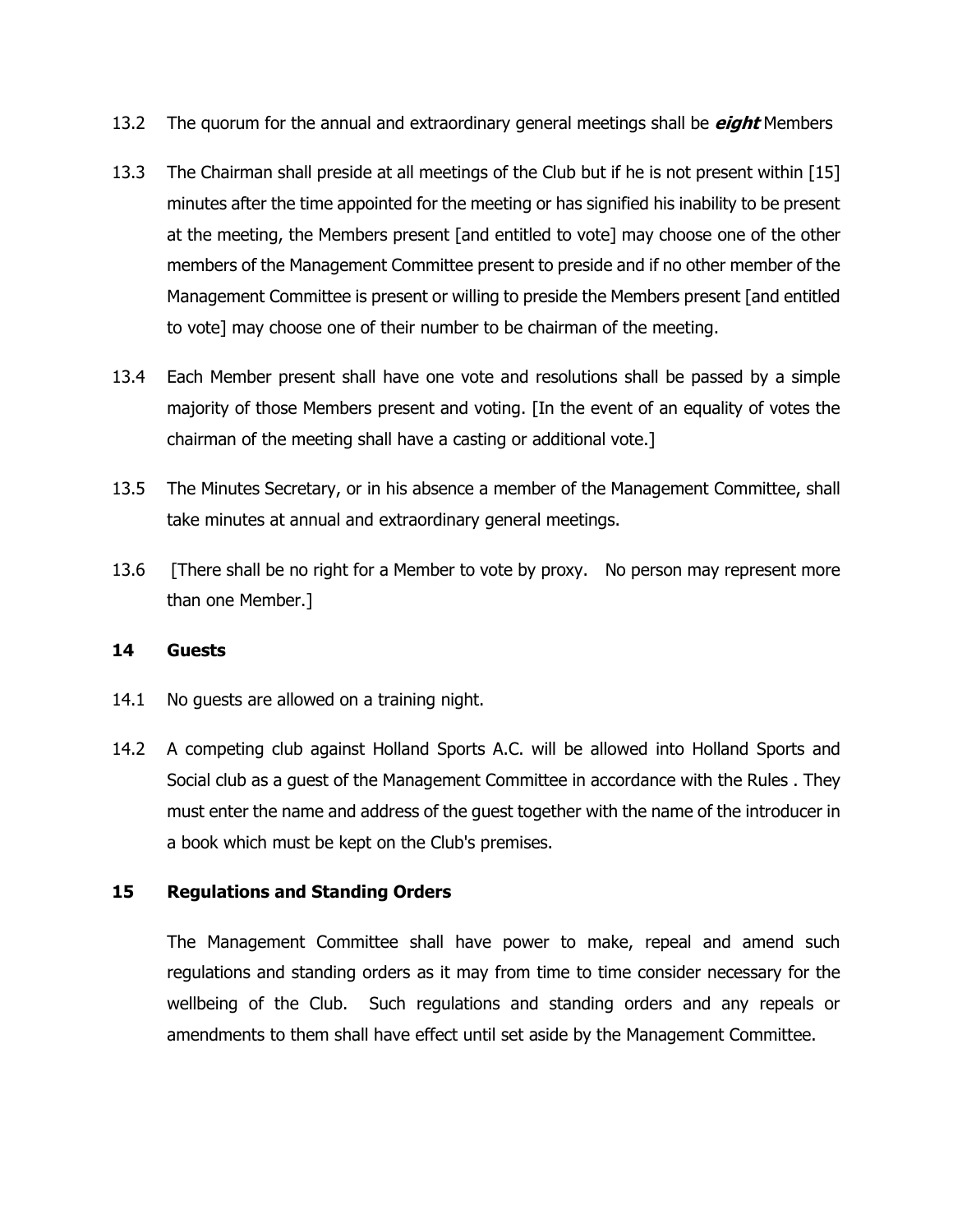#### **16. Finance**

- 16.1 All moneys payable to the Club shall be received by the person authorised by the Management Committee to receive such moneys and shall be deposited in a bank account in the name of the Club. No sum shall be drawn from that account except by cheque signed by [two] of the [three] signatories who shall be Membership Secretary and Honorary Treasurer and One named coach . Any moneys not required for immediate use may be invested as the Management Committee in its discretion thinks fit.
- 16.2 Subject to Rule 24.3, the income and property of the Club shall be applied only in furtherance of the objects of the Club and no part thereof shall be paid by way of bonus, dividend or profit to any Member.
- 16.3 The Management Committee shall have power to authorise the payment of remuneration and expenses to any Officer, member of the Management Committee, Member or employee of the Club and to any other person or persons for services rendered to the Club, [provided that any payment to any officer of the Club shall comply with Rule 4.2].
- 16.4 The financial transactions of the Club shall be recorded in such manner as the Management Committee thinks fit by the Club Treasurer.
- 16.5 Full accounts of the financial affairs of the Club shall be prepared each year. [These accounts shall be duly audited by the auditors.] The accounts must be made available to every Member when notice concerning the annual general meeting is given. The financial year is from  $1<sup>st</sup>$  November to  $31<sup>st</sup>$  October

#### **17 Borrowing**

- 17.1 The Management Committee may borrow a maximum total amount of  $£1000$  one thousand pounds on behalf of the Club for the purposes of the Club from time to time at its own discretion and with the sanction of a general meeting any further money above that sum.
- [17.2 When so borrowing, the Management Committee shall have power to raise in any way any sum or sums of money and to raise the repayment of any sum or sums of money in such manner on such terms and conditions as it thinks fit provided that in the event that the